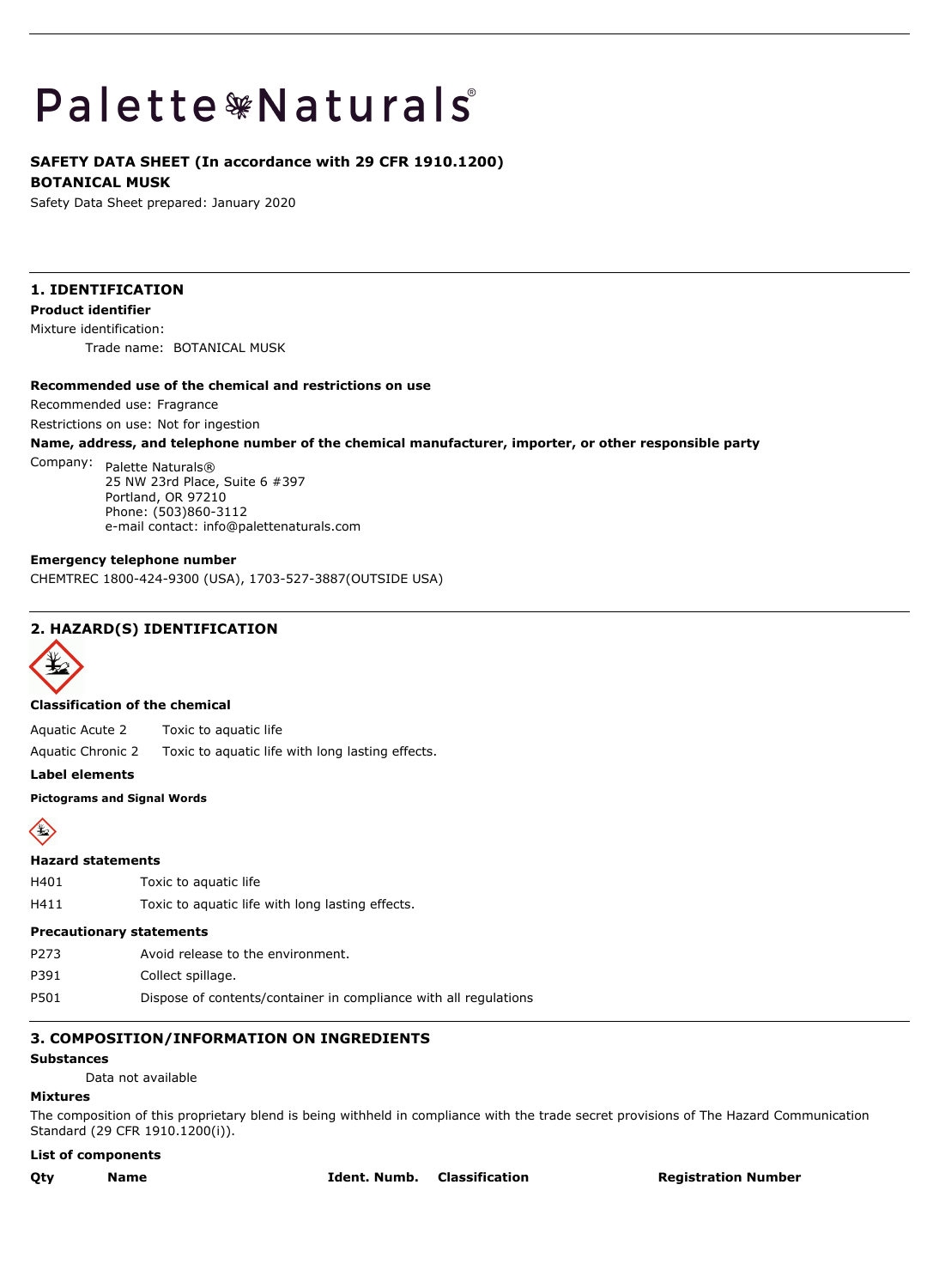| $0.1 - 1\%$ | ALPHA-CEDRENE | CAS:469-61-4<br>EC:207-418-4  | Asp. Tox. 1, H304; Aquatic Acute exempted<br>1, H400; Aquatic Chronic 1, H410,<br>M:10 |  |
|-------------|---------------|-------------------------------|----------------------------------------------------------------------------------------|--|
| $0.1 - 1\%$ | BETA.-CEDRENE | CAS: 546-28-1<br>EC:208-898-8 | Asp. Tox. 1, H304; Aguatic Acute<br>1, H400; Aquatic Chronic 1, H410,<br>M:10          |  |

# **4. FIRST AID MEASURES**

#### **Description of first aid measures**

In case of skin contact:

Wash with plenty of water and soap.

In case of eyes contact:

Wash immediately with water.

In case of Ingestion:

Do not induce vomiting, get medical attention showing the SDS and/or label.

In case of Inhalation:

Remove person to fresh air and keep warm and at rest.

# **Most important symptoms/effects, acute and delayed**

Data not available

**Indication of any immediate medical attention and special treatment needed**

# **5. FIRE-FIGHTING MEASURES**

#### **Extinguishing media**

Suitable extinguishing media:

Water.

Carbon dioxide (CO2).

## **Unsuitable extinguishing media:**

None in particular.

# **Specific hazards arising from the chemical**

Do not inhale explosion and combustion gases.

Burning produces heavy smoke.

Hazardous combustion products: Data not available

Explosive properties: Data not available

Oxidizing properties: Data not available

# **Special protective equipment and precautions for fire-fighters**

Use suitable breathing apparatus .

Collect contaminated fire extinguishing media separately. This must not be discharged into drains.

Move undamaged containers from immediate hazard area if it can be done safely.

# **6. ACCIDENTAL RELEASE MEASURES**

#### **Personal precautions, protective equipment and emergency procedures**

Wear personal protection equipment.

Remove persons to safety.

See protective measures under point 7 and 8.

# **Methods and material for containment and cleaning up**

Suitable material for taking up: absorbing material, organic, sand Wash with plenty of water.

# **7. HANDLING AND STORAGE**

#### **Precautions for safe handling**

Avoid contact with skin and eyes, inhalation of vapours and mists.

Don't use empty container before they have been cleaned.

Before making transfer operations, assure that there aren't any incompatible material residuals in the containers.

Contamined clothing should be changed before entering eating areas.

Do not eat or drink while working.

See also section 8 for recommended protective equipment.

# **Conditions for safe storage, including any incompatibilities**

Storage temperature:

Incompatible materials:

None in particular.

Instructions as regards storage premises:

Adequately ventilated premises.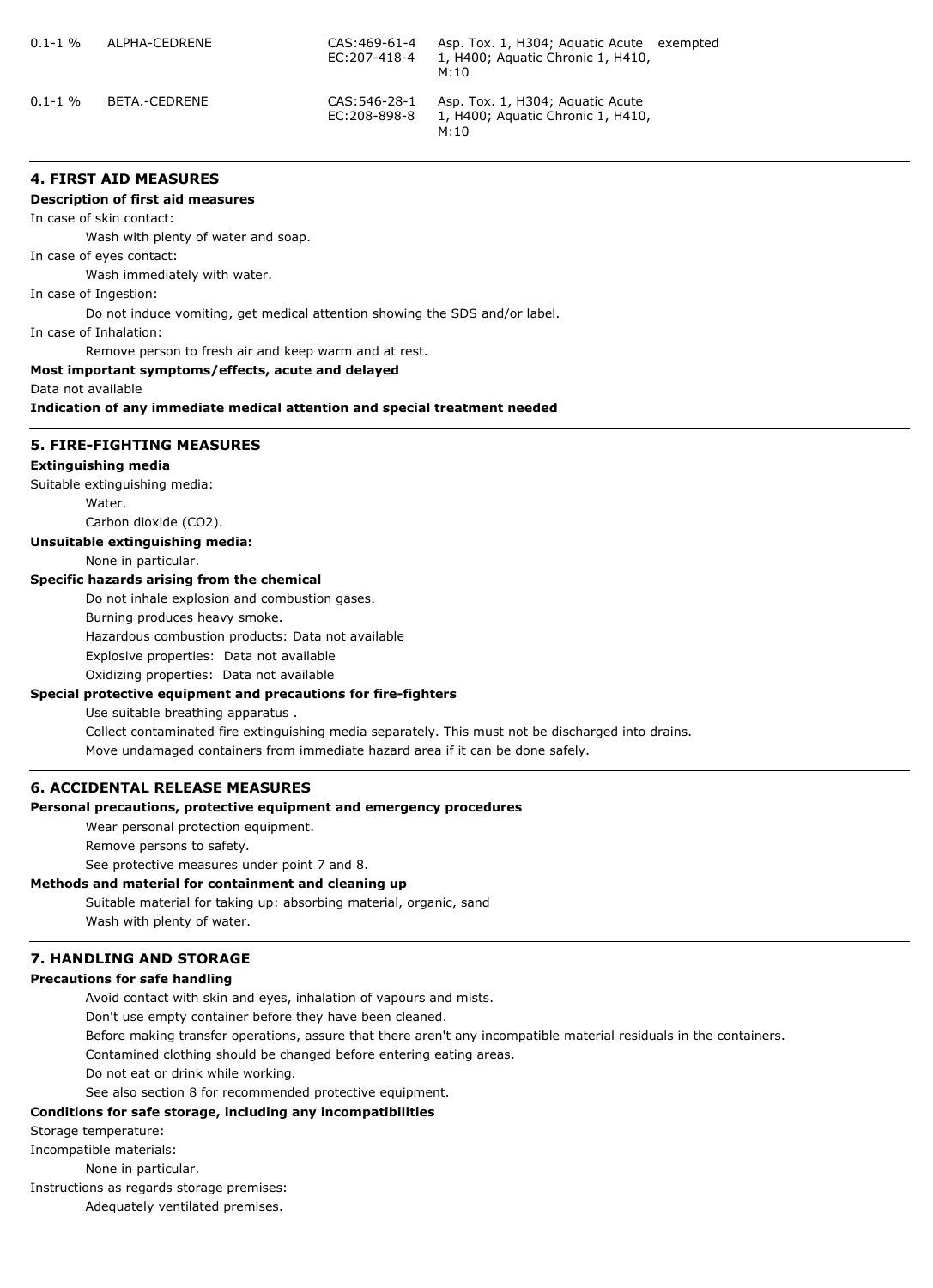# **8. EXPOSURE CONTROLS/PERSONAL PROTECTION**

#### **Control parameters**

No Data Available

Appropriate engineering controls: Data not available

**Individual protection measures**

#### Eye protection:

Not needed for normal use. Anyway, operate according good working practices.

Protection for skin:

No special precaution must be adopted for normal use.

Protection for hands:

Not needed for normal use.

Respiratory protection:

Data not available

# **9. PHYSICAL AND CHEMICAL PROPERTIES**

# **Information on basic physical and chemical properties**

Physical State Liquid Appearance and colour: yellow Odour: Conform Odour threshold: Data not available pH: Data not available Melting point / freezing point: Data not available Initial boiling point and boiling range: Data not available Flash point: > 93°C / 200°F Evaporation rate: Data not available Upper/lower flammability or explosive limits: Data not available Vapour density: Data not available Vapor Pressure (mm Hg @20 $^{\circ}$ C): = 0.021 Relative density: 1.120 g/ml Solubility in water: Data not available Solubility in oil: Data not available Partition coefficient (n-octanol/water): Data not available Auto-ignition temperature: Data not available Decomposition temperature: Data not available Viscosity: Data not available Explosive properties: Data not available Oxidizing properties: Data not available Solid/gas flammability: Data not available Specific Gravity @20°C = 1.122 Refractive Index  $@20°C = 1.447$ VOC (CARB method 310) %: 1.900

#### **Other information**

Substance Groups relevant properties Data not available Miscibility: Data not available Fat Solubility: Data not available Conductivity: Data not available

#### **10. STABILITY AND REACTIVITY**

#### **Reactivity**

Stable under normal conditions

**Chemical stability**

Data not Available.

# **Possibility of hazardous reactions**

None.

# **Conditions to avoid**

Stable under normal conditions.

# **Incompatible materials**

None in particular.

# **Hazardous decomposition products**

None.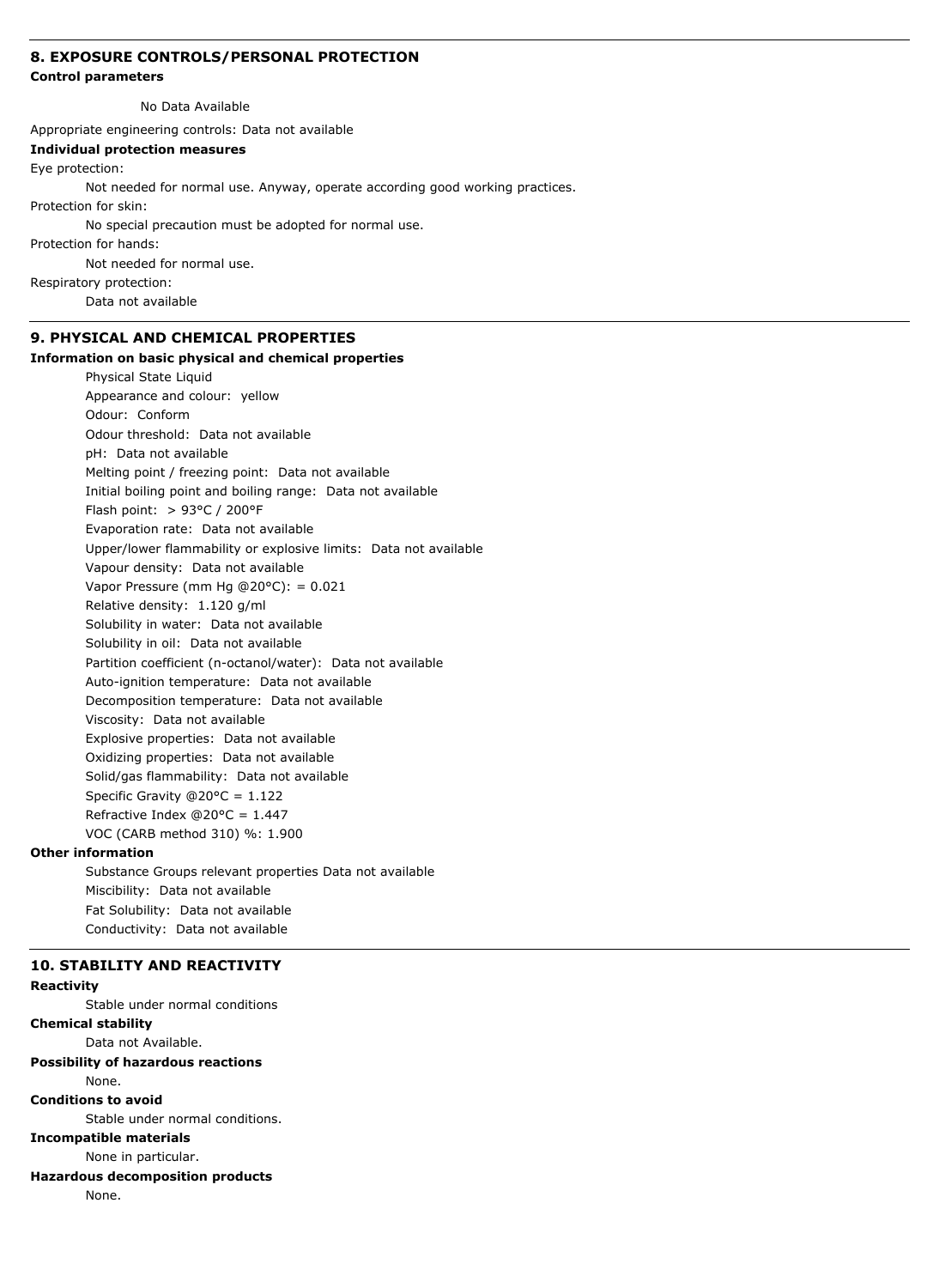# **11. TOXICOLOGICAL INFORMATION**

# **Information on toxicological effects**

# **Toxicological Information of the Preparation**

| a) acute toxicity                                   | not classified                                                   |
|-----------------------------------------------------|------------------------------------------------------------------|
|                                                     | Based on available data, the classification criteria are not met |
| b) skin corrosion/irritation                        | not classified                                                   |
|                                                     | Based on available data, the classification criteria are not met |
| c) serious eye damage/irritation                    | not classified                                                   |
|                                                     | Based on available data, the classification criteria are not met |
| d) respiratory or skin sensitisation not classified |                                                                  |
|                                                     | Based on available data, the classification criteria are not met |
| e) germ cell mutagenicity                           | not classified                                                   |
|                                                     | Based on available data, the classification criteria are not met |
| f) carcinogenicity                                  | not classified                                                   |
|                                                     | Based on available data, the classification criteria are not met |
| g) reproductive toxicity                            | not classified                                                   |
|                                                     | Based on available data, the classification criteria are not met |
| h) STOT-single exposure                             | not classified                                                   |
|                                                     | Based on available data, the classification criteria are not met |
| i) STOT-repeated exposure                           | not classified                                                   |
|                                                     | Based on available data, the classification criteria are not met |
| j) aspiration hazard                                | not classified                                                   |
|                                                     | Based on available data, the classification criteria are not met |

# **Substance(s) listed on the IARC Monographs:**

None

# **Substance(s) listed as OSHA Carcinogen(s):**

None

# **Substance(s) listed as NIOSH Carcinogen(s):**

None

#### **Substance(s) listed on the NTP report on Carcinogens:**

None

# **12. ECOLOGICAL INFORMATION**

# **Toxicity**

No ecological studies have been conducted on this mixture. Eco-Toxicological Information:

# **List of Eco-Toxicological properties of the product**

The product is classified: Aquatic Acute 2(H401), Aquatic Chronic 2(H411)

# **List of Eco-Toxicological properties of the components**

| Component     | Ident. Numb.          | Ecotox Data                                     |
|---------------|-----------------------|-------------------------------------------------|
| ALPHA-CEDRENE | EINECS: 207-<br>418-4 | CAS: 469-61-4 - EC50 Daphnia 0.04400 mg/L 48 Hr |

# **Persistence and degradability**

Data not available

# **Bioaccumulative potential**

Data not available

# **Mobility in soil**

Data not available

#### **Other adverse effects**

Data not available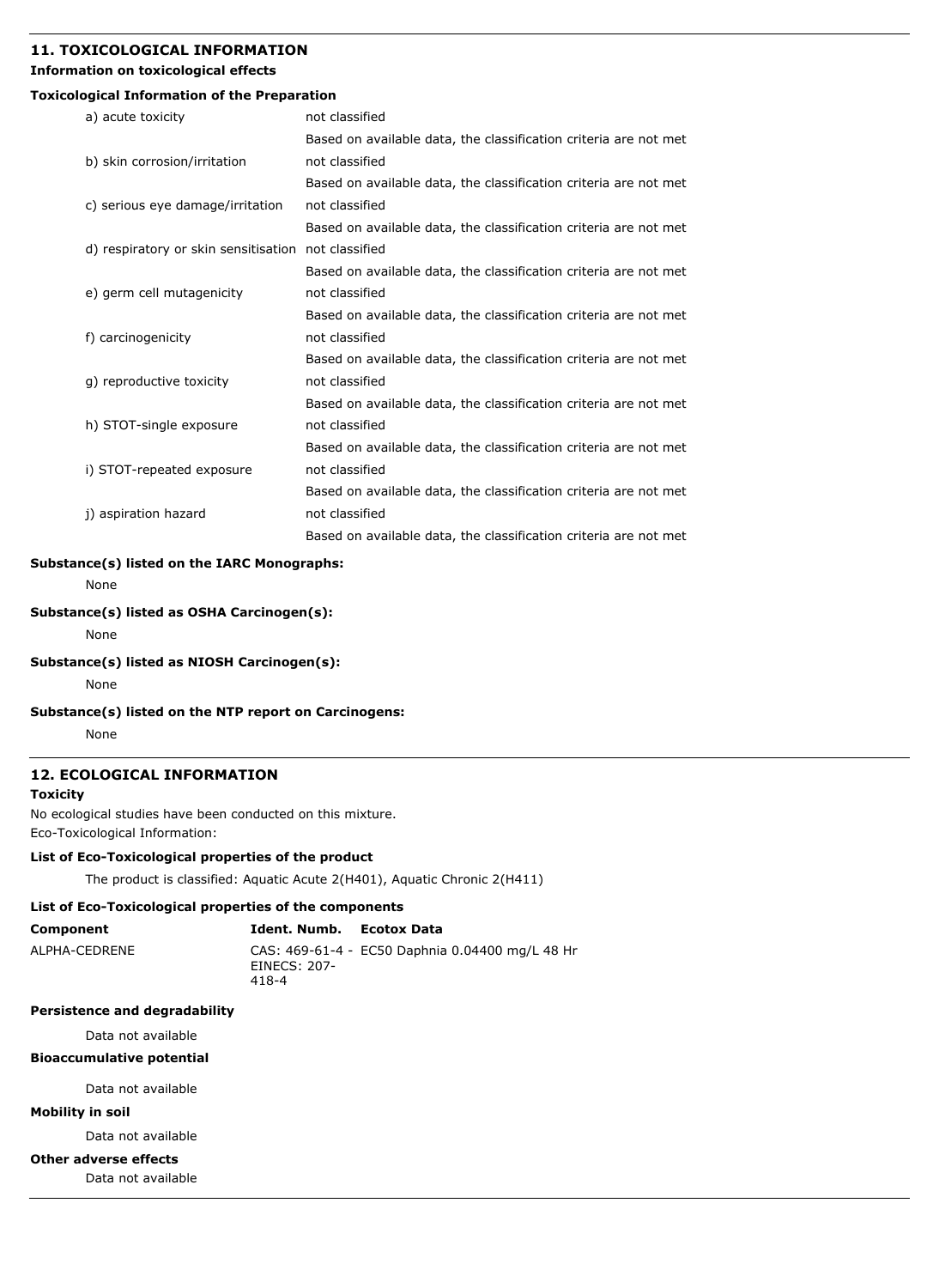# **13. DISPOSAL CONSIDERATIONS**

#### **Waste treatment methods**

Recover if possible. In so doing, comply with the local and national regulations currently in force.

#### **14. TRANSPORT INFORMATION**

#### **UN number**

ADR-UN number: 3082 DOT-UN Number: N/A IATA-Un number: 3082 IMDG-Un number: 3082

# **UN proper shipping name**

ADR-Shipping Name: ENVIRONMENTALLY HAZARDOUS SUBSTANCE, LIQUID, N.O.S. (ALPHA-CEDRENE - D-LIMONENE) DOT Proper Shipping Name: N/A

IATA-Technical name: ENVIRONMENTALLY HAZARDOUS SUBSTANCE, LIQUID, N.O.S. (ALPHA-CEDRENE - D-LIMONENE) IMDG Technical Name: ENVIRONMENTALLY HAZARDOUS SUBSTANCE, LIQUID, N.O.S. (ALPHA-CEDRENE - D-LIMONENE)

#### **Transport hazard class(es)**

ADR-Class: 9

DOT Hazard Class: N/A IATA-Class: 9 IMDG-Class: 9

#### **Packing group**

ADR-Packing Group: III ADR exempt: N/A IATA-Packing group: III IMDG-Packing group: III

#### **Environmental hazards**

#### Marine pollutant: Yes

Most important toxic component: ALPHA-CEDRENE

# **Transport in bulk according to Annex II of MARPOL73/78 and the IBC Code**

Data not available

**Special precautions**

# **15. REGULATORY INFORMATION**

**USA - State specific regulations**

**California Proposition 65**

# **Substance(s) listed under California Proposition 65:**

no substances listed

# **16. OTHER INFORMATION**

#### Safety Data Sheet prepared: January 2020

The information contained in this SDS was obtained from current and reputable sources available at the time of generation. This information is provided as guidance regarding the health and safety assessment of the material for safe handling, use, processing, storage, transportation, disposal and release and without any warranty, expressed or implied regarding its accuracy. It is the user's responsibility to assess safe conditions of use of the material in combination with any other material or in any process.

#### **Additional classification information**

This SDS cancels and supercedes any prior release.



HMIS Health: 0 = Minimal Hazard HMIS Flammability:  $1 =$  Combustible if heated HMIS Reactivity: 0 = Minimal Hazard HMIS P.P.E.: Safety glasses, gloves  $NFPA Health: 0 = MINIMAL$ NFPA Flammability:  $1 =$  Combustible if heated  $NFPA$  Reactivity:  $0 = MINIMAL$